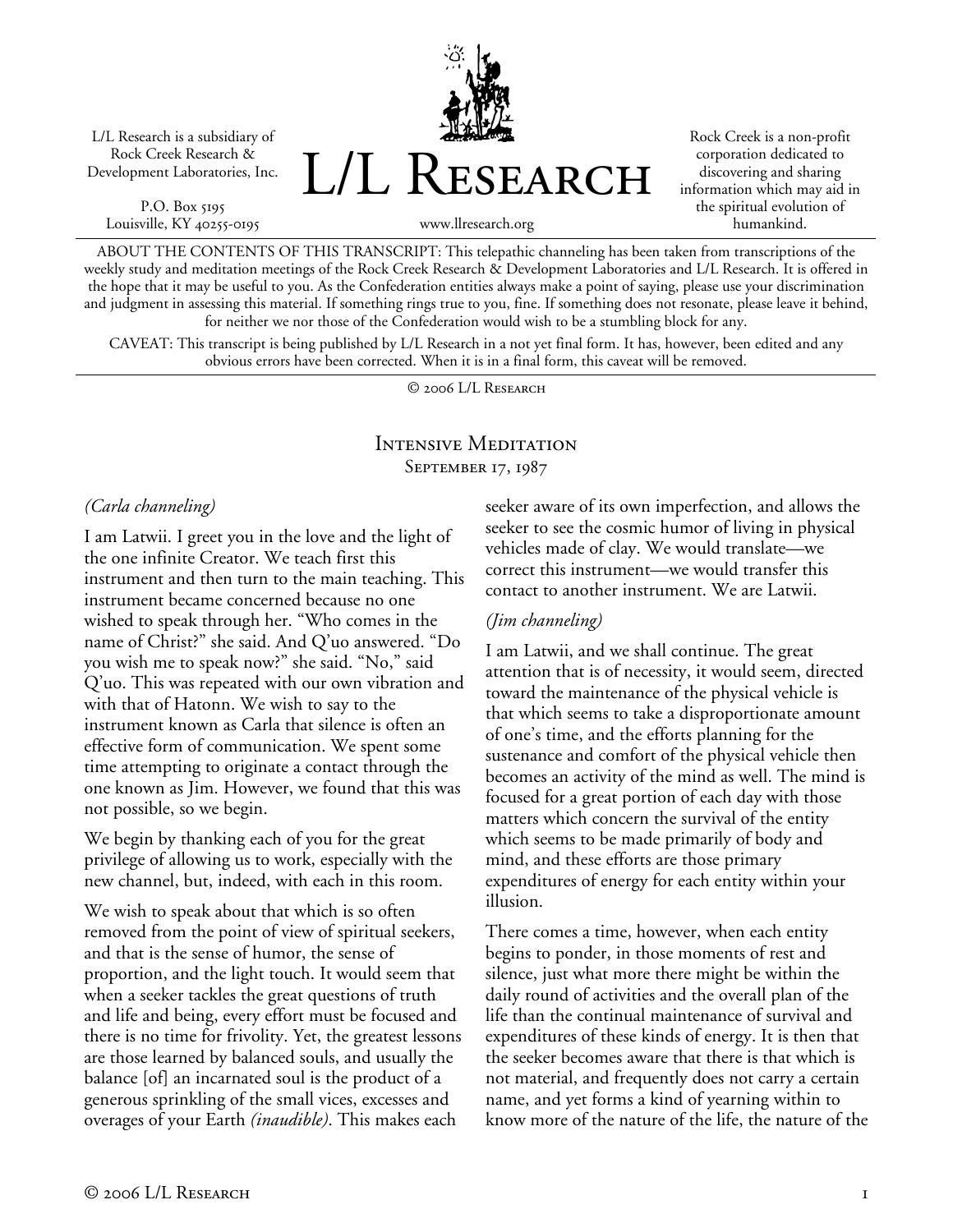creation in which the creature finds itself, and the source of all that occurs about one and within one.

And thus the yearning to know what is loosely called the Truth begins to inform the activity of the seeker, so that as it focuses upon the survival of the physical vehicle and the directing of the mental energies, it also has within a secret and safe portion of its being, the room for seeking greater truths and more nourishing perceptions of reality and the self.

We shall transfer at this time.

# *(Carla channeling)*

I am Latwii, and I am with this instrument. We enjoy this communication very much, yet we find that the one known as D has constricted his channel because of the fear of misperceiving our words and speaking others. We encourage the new instrument to take the risk of misperception, for there is the difficulty of the rehearsal. It is distasteful, perhaps, to sight-read and to spend the long hours in moving slowly through passages. The concert at the end of that time seems far away, and the hours of practice do not seem to be so rewarding. Yet, when the concert finally comes, the student is ready.

In this analogy we mean to imply that the one known as D can make the mistaken notes, the errors in fingering, and all of the mistakes which would mar a perfect performance, for the entity is a student, only just begun upon a quite long course of study, a study in which learning takes place for many lifetimes, as quickly as the student acknowledges the need for further skill. Thus, we ask the instrument known as D to relax and allow thoughts to flow from within, questioning not once the tuning and challenging has been done, but merely accepting the gifts of the conceptual subconscious. We move through the conceptual subconscious, and our thoughts are indeed your thoughts; there is no perceptible difference in your or any instrument's ways of realizing experience.

We would again transfer to the one known as D, and wish this new instrument beginner's luck. We are Latwii.

## *(D channeling)*

I am Latwii. The instrument has been somewhat intimidated by what it perceives as the quality of our initial teaching, and feared—and felt a lack of ability to bring through teachings of similar perceived

quality. Such perfectionism is admirable in its own way, but serves at this point to erect an insurmountable barrier. This instrument can allow itself to be free of judgments and comparisons. We can help it to establish a new pattern of expectation based on spontaneity and eventually on confidence that what appears accurately reflects our message.

Let us talk to express an experience which is creating this confusion. When a concept is initially picked up, it is relatively easy for us to direct the working out of its expression. It is *(inaudible)* experienced as that caused by a break in the path, in the train of thought. But after completion of the expression of that concept, while the instrument probes its own mind, looking about in some confusion as to which direction to turn now, it is at this point that the rational mind has an opportunity to erect new blocks of doubt and analysis. These moments are as hurdles, which will become easier to clear with practice.

Doubts can originate at other times in this process, and the mind can indulge itself in an infinite regress of questioning.

# *(Carla channeling)*

I am Latwii, and am again with this instrument. We are most grateful for the opportunity to exercise the new instrument, and may we say how satisfied we are at those concepts which we were able to transmit. They may well be helpful for the instrument, and indeed we hope so. Yet, more helpful than anything that we can say is that answering "amen" from that inner room within which holds all the knowledge and understanding of the Creation, that great storeroom which speaks not to the mind but to the heart, and resonates when the mind hears the heart's truth.

We shall not preach much more. We wish only to finish the thought we began with this evening, for we find that humor—and, my friends, we are made of humor—is not overly valued among your peoples, and we should encourage its value. Using the terminology which we find this instrument uses and which is also that taught to us by our teachers, we would gaze at the usage and helpfulness of humor, regardless of which energy center it resonates within.

Humor which lays bare the awkwardness of the human body in sexual terms, the differences betwixt sexual beings and all of those things having to do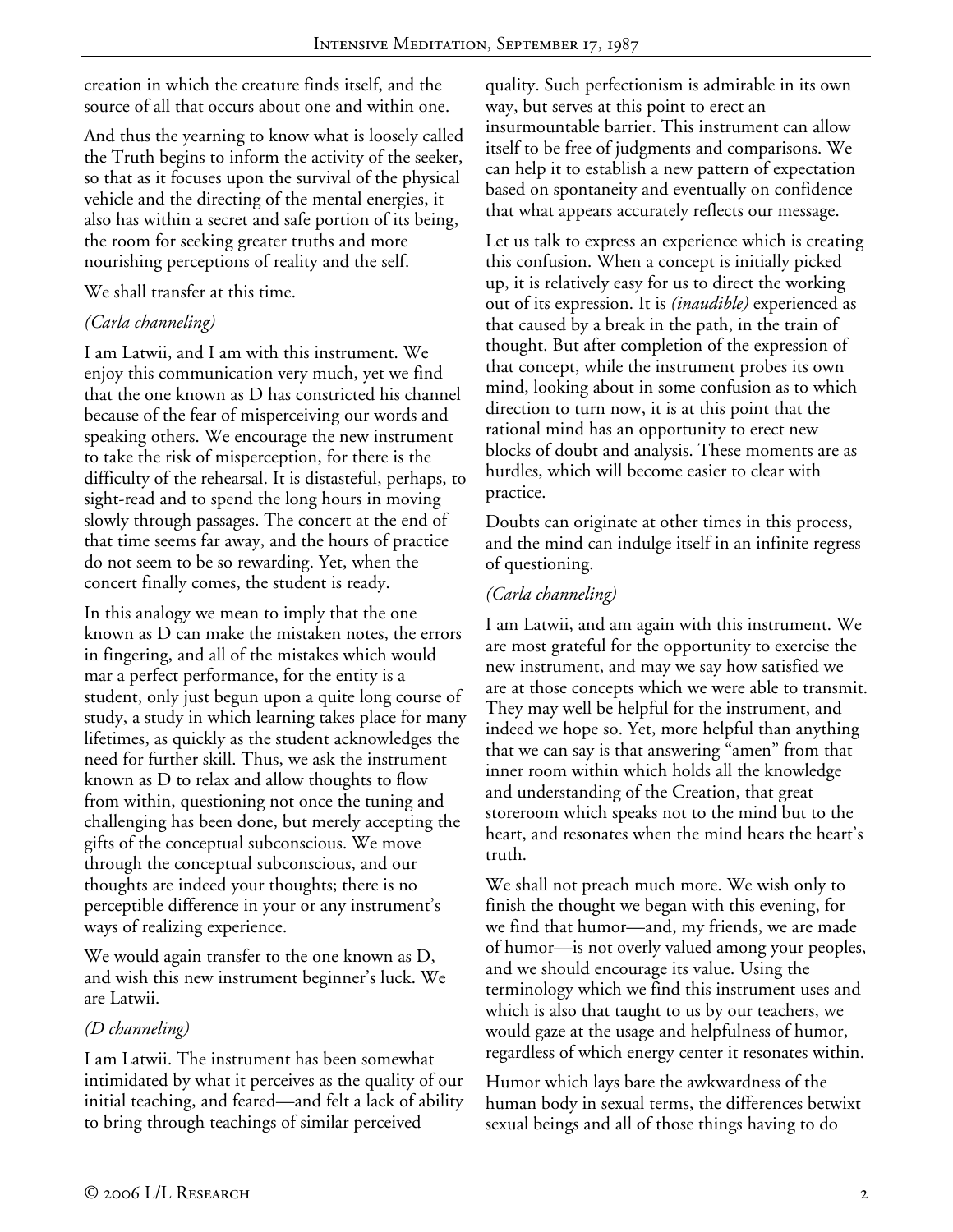with the sexual drive, are those images of red ray, which are painful for the mind/body/spirit complex to assimilate, especially during that part of your incarnation where you go through puberty.

There are strong needs for orange-ray humor, humor about relationships, humor about living intimately with people who are imperfect. Within your density, this ray may be considered a pressure-cooker with no vent, and humor is indeed a blessing.

We find you have your racial jokes, your ethnic jokes, your religious jokes, jokes at which what this entity would call civilized people do not actually wish to laugh, yet they do, and they must, because work in yellow ray has not yet been completed by the majority of your peoples, and these bits of humor are a marvelous safety valve, a marvelous way of sharing and thus defusing the poison of prejudice.

The humor of the heart chakra is perhaps the greatest blessing of all, for it sees the human comedy in balance, in all its foolishness and all its beauty.

The blue ray sense of humor is not shared by as many among your peoples as all the other forms. It is what this instrument would call the punning, the playing with words to make them dance and live and create new combinations of thought.

The humor of indigo ray is silent, explosive, peaceful and spontaneous, yet that humor is also a sardonic humor, a humor in balance, and most often a humor without words.

All of these portions of laughter and joy in its various distortions are healers, healers of the broken rhythms of imperfectly perceived lives. We say imperfectly perceived, yet we hope that you understand that in the end each perception is perfect. It is only that the seeker's path moves on, and habits of mind which limit the viewpoint often need to be shed, yet humor abides, and perfection abides, and in every change and combination of events still are you who you are, *(inaudible)*.

Do you not find this humorous that one can be imperfect and yet perfect? That one can be in a body of dust and clay, and yet live forever? What a marvelous maker are we who are the Creator. Rejoice in the endless humor of an infinite universe.

We would close through the one known as Jim. It has truly been a pleasure using this instrument, and we thank it. We are those known to you as Latwii, and we transfer now.

## *(Jim channeling)*

I am Latwii, and before we extend our closing through this instrument, we would ask if our assessment of the evening has been correct and that there seem to be few queries. Before we leave, however, we would ask if there might be a query to which we could speak?

**D:** Well, I'm always able to provide questions. My real question is sort of a meta-question, a question about questions, and whether it's counterproductive to analyze my experience at this point or whether it could be productive and there are things to be learned by questioning and trying to understand intellectually. I know there are some phenomena that are better simply experienced, at least temporarily, and not impeded with questions. How do you see this process at this stage in relation to my usual attempts to understand things intellectually?

I am Latwii, and we are again with this instrument. We find that your demonstration of ability at this time is that of the neophyte, and is that which is progressing as best as one could hope for the beginning instrument. Each instrument will find a certain level of questioning and analyzing in regard to its own progress of aid. In your particular instance, you are aware that your tendency to intellectualize the process is that which can both be of aid and be of somewhat of a hindrance, for the remaining within the intellectual mind which needs the rational for each movement and the explanation for each result is that which can both block and hinder the transfer of thought from mind to mind when this process is not totally explainable in terms that may be understood.

Therefore, we cannot give you a clear indication of whether it would be in your best interests to question and question further. We must leave this decision in your capable hands, for you are at this time working with the knowledge that the questioning has two edges, shall we say. We are happy to speak to any concern which you may have, and we open ourselves to that possibility at this time.

**D:** Is there anything to be gained from specific feedback? I mean, I could ask you about almost every thought that entered my mind in the process of vocalizing—verbalizing the message. I mean, I